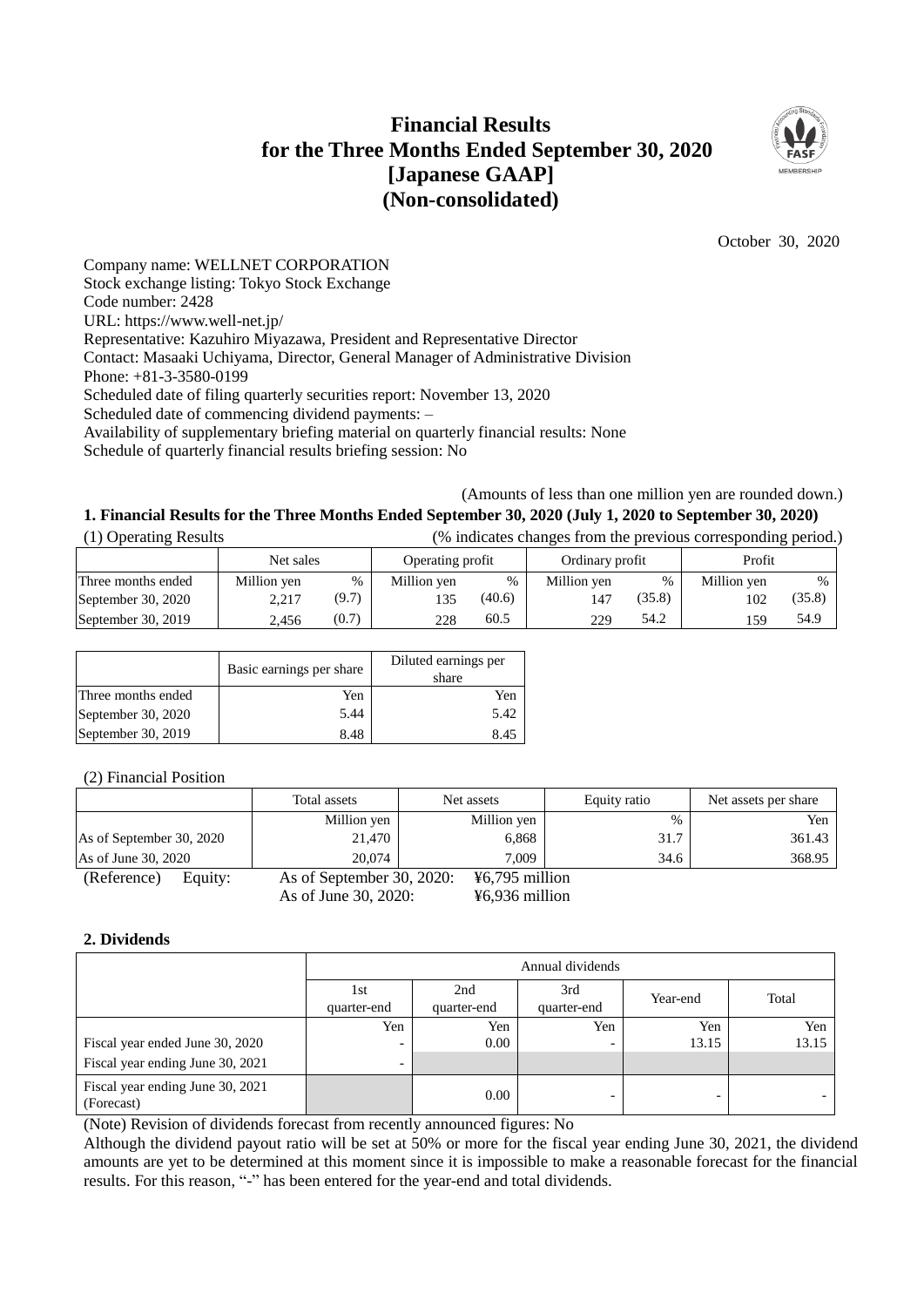## **3. Financial Results Forecast for the Fiscal Year Ending June 30, 2021 (July 1, 2020 to June 30, 2021)**

At this moment, it is difficult to make any reasonable forecasts of the impact of the spread of the novel coronavirus disease (COVID-19) on the financial results of the fiscal year ending June 30, 2021. It will be announced immediately when it becomes possible to reasonably calculate that impact.

## **\* Notes:**

- (1) Adoption of special accounting procedures for preparing quarterly financial statements: No
- (2) Changes in accounting policies, changes in accounting estimates and retrospective restatement
	- 1) Changes in accounting policies due to the revision of accounting standards: No
	- 2) Changes in accounting policies other than 1) above: No
	- 3) Changes in accounting estimates: No
	- 4) Retrospective restatement: No
- (3) Total number of issued shares (common shares)
	- 1) Total number of issued shares at the end of the period (including treasury shares): As of September 30, 2020: 19,400,000 shares As of June 30, 2020: 19,400,000 shares
	- 2) Total number of treasury shares at the end of the period: As of September 30, 2020: 598,024 shares As of June 30, 2020: 598,024 shares
	- 3) Average number of shares during the period: Three months ended September 30, 2020: 18,801,976 shares Three months ended September 30, 2019: 18,779,100 shares
- \* These financial results are outside the scope of quarterly review procedures by a certified public accountant or an audit corporation.

\* Explanation of the proper use of financial results forecast and other notes

At this moment, it is difficult to make any reasonable forecasts of the impact of the spread of COVID-19 on the financial results of the fiscal year ending June 30, 2021. It will be announced immediately when it becomes possible to reasonably calculate that impact.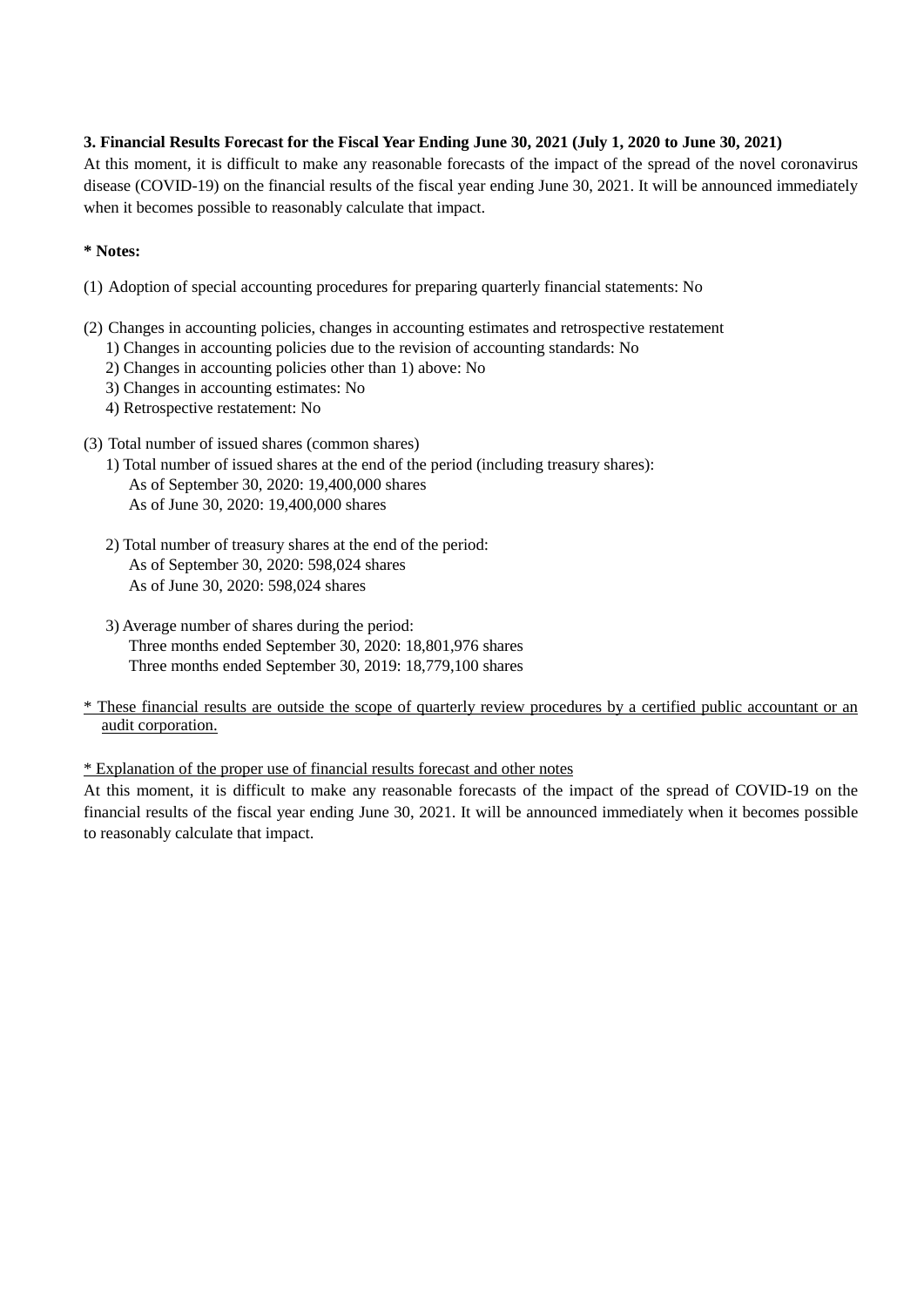## **Table of Contents**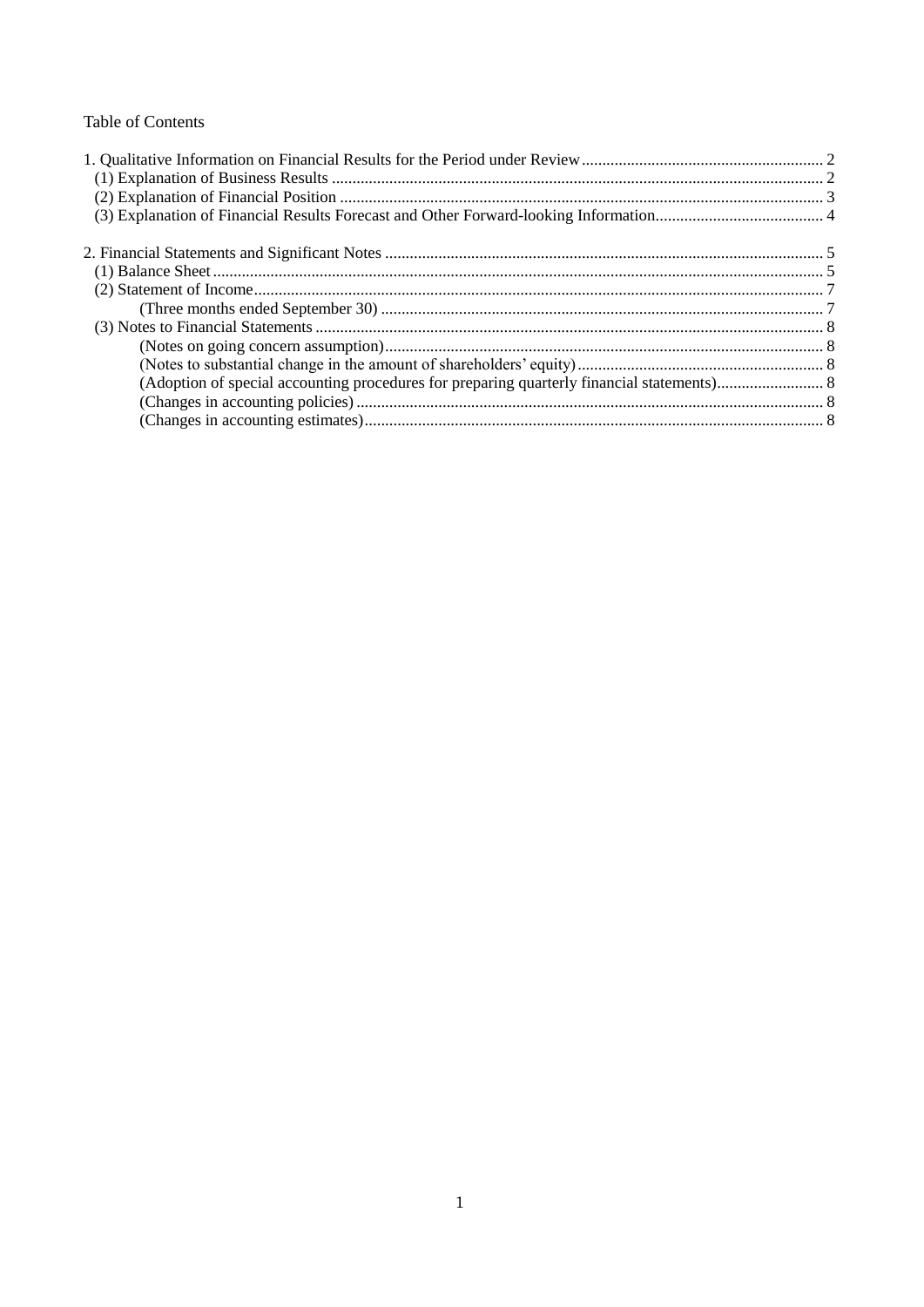## <span id="page-3-0"></span>1. Qualitative Information on Financial Results for the Period under Review

#### <span id="page-3-1"></span>(1) Explanation of Business Results

#### 1) Analysis of Business Results

In the Japanese economy in the three months ended September 30, 2020, as a result of concerns regarding a second outbreak of the novel coronavirus disease (COVID-19) even after the lifting of the state of emergency, there were significant restrictions on socio-economic activity and increasing weakness in the employment environment. With little movement toward the recovery of economic activity as the economy continued to be in a difficult situation due to such factors as the deterioration of corporate earnings and a decline in personal consumption, the economic outlook continues to be extremely uncertain.

Even in the non-face-to-face payment market, the Company's business domain, earnings are in a difficult situation as the effect was especially substantial on business related to transportation services, such as airlines, buses and railways in the summer vacation period, which is generally their peak, amid a sharp decrease in demand for inbound travel as well as Japanese domestic travel, despite our efforts to reduce costs, such as by reducing expenses.

On the other hand, new initiatives to construct a new lifestyle are increasing, and with regard to systems, etc. that allow for the purchase of products and services to decrease opportunities for face-to-face contact, the social roles that should be fulfilled by business corporations, particularly in IT, are increasing. Amid this significant paradigm shift, the Company has continued to engage in activities that promote the priority measures of "Response to the age of electronic money," "Promotion of Bus IT Promotion Solution Project" and "Service support for consumers from the business operator side" under the keywords of "paperless," "digitization."

With respect to business results for the three months ended September 30, 2020, the Company reported net sales of ¥2,217 million (down 9.7% year on year), operating profit of ¥135 million (down 40.6% year on year), ordinary profit of ¥147 million (down 35.8% year on year) and profit of ¥102 million (down 35.8% year on year).

#### 2) Changes in Environment Surrounding the Company and Response Strategy

The non-face-to-face payment market, the Company's business domain, is expected to continue achieving a certain level of growth in the future, and the Company is promoting collaboration with cloud services, such as content providers, for the shift to paperless and for payments.

#### A. Current status of WELLNET's "Smartphone payment service," *Shiharai-Hisho*

Starting with The Kansai Electric Power Co., Inc., *Shiharai-Hisho*, a smartphone payment service compatible with the increasingly cashless society expected in the future, has been introduced to Kyushu Electric Power Co., Inc., Hokkaido Electric Power Co., Inc., Tohoku Electric Power Co., Inc., Shikoku Electric Power Co., Inc., Hokuriku Electric Power Company, Chubu Electric Power Co., Inc. and The Chugoku Electric Power Co., Inc. In April 2020 at Chubu Electric Power Co., Inc., the first ever implementation in electric power industry in Japan of SMS (short message service) based electronic invoicing of electricity bills was achieved, and we believe that the shift to paperless payments will continue to accelerate going forward. Moreover, in the Hokuriku area, *Shiharai-Hisho* is being utilized for the payment of electricity bills from Hokuriku Electric Power Company and the payment of taxes, etc., and FinTech services that adhere to the lifestyle that the Company is aiming for have commenced.

The Company has become affiliated with 37 banks, including Sumitomo Mitsui Banking Corporation and JAPAN POST BANK Co., Ltd., and expects to be affiliated with more banks going forward. The Company expects approximately ¥150 million in compensation related to the recent misuse of *Shiharai-Hisho*, and is collaborating with financial institutions to handle this. With regard to security measures, the Company has implemented measures with the highest dimensionality that currently exists. The Company expects that certain amount of costs will occur for security measures going forward.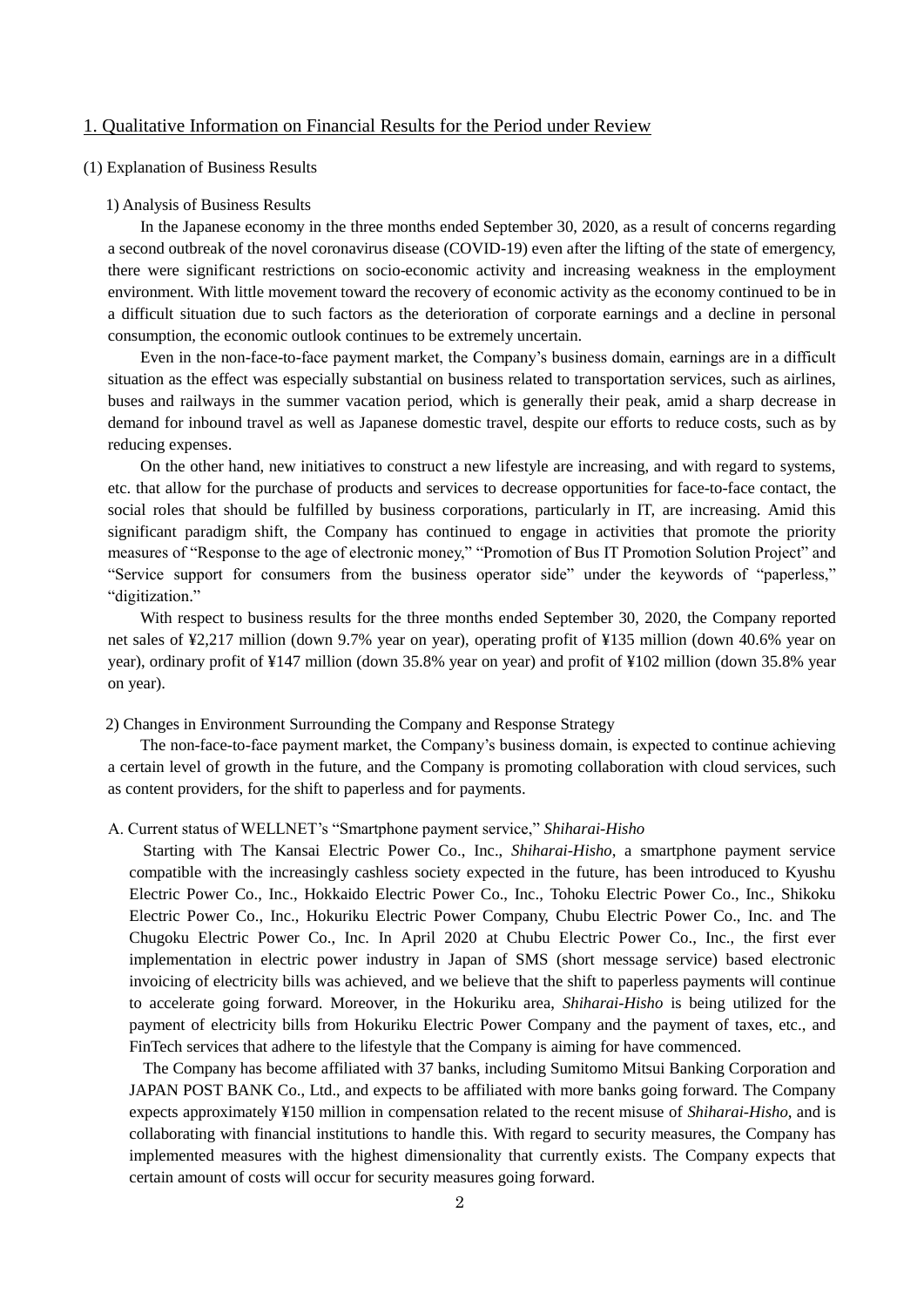We are expanding this service to businesses that have already introduced our Multi Payment Services, as well as lifestyle and infrastructure business operators such as power, bus, railway, and airline companies.

#### B. Driving forward our Bus IT Promotion Project

The number of routes that are compatible with the smartphone application *Bus Mori!* introduced in August 2016 has smoothly increased to over 300, partly due to the effect of an increase in variation of services, such as expanding the types of tickets usable with smartphones, namely single-trip tickets, coupon tickets, commuter tickets, free passes and so forth. Moreover, the Company will introduce new products such as car-mounted tablet PCs that can be called "electronic seating charts," services that streamline clearing operations among bus companies, and other products, and continue development of "total cloud services."

*Bus Mori!*, a non-contact service that reduces crowding at ticket windows, is expanding with its usage for the sale of smartphone set tickets for Nishi-Nippon Railroad and Hita Bus, as well as being used for smartphone coupon tickets for Meitetsu Bus and commuter tickets for the Imizu City Community Bus as there are expectations for it as a measure to prevent the spread of COVID-19.

#### C. Current status of WELLNET's key product, Multi Payment Services

According to the FY2019 Global Economic Survey Concerning Internal and External Integrated Economic Growth Strategy Building (E-Commerce Market Survey) released by the Ministry of Economy, Trade and Industry, the scale of the e-commerce market (B to C) for Japanese consumers increased 7.65% year on year in 2019 to ¥19 trillion, and Multi Payment Services are expected to have the potential to grow in the area of non-face-to-face payments.

For over 30 years, various operators have adopted the Company's payment services, and the Company will support operators as a company that can provide total solutions for payment going forward.

#### D. Activities contributing to local communities

As part of our social contribution, we are providing support to many students through our WELLNET Scholarship, established to help financially struggling students at colleges of technology in Hokkaido. Many letters of gratitude were received from these students, which motivated our employees. We will continue with these activities.

The new Sapporo Office scheduled for completion in May 2021 aims to earn the "WELL Certification" Platinum Rank by building an office focused on the health and work environment of our employees. The WELL Certification is an initiative that began in 2014 in the U.S. to evaluate and certify spaces including buildings and offices from the standpoint of human health. It is a cutting edge initiative in Japan, with only a few certifications awarded. This initiative represents an investment in the Company's most important asset, our employees, and we also believe that it will lead to increased corporate value in the form of increased productivity, and workstyle reforms.

#### E. Performance forecast and shareholder returns

Because the impact from changes in economic activity due to COVID 19 makes it difficult to make any forecasts at present, the Company will announce a performance forecast promptly as soon as it is reasonably possible to make estimates. Meanwhile, out of consideration for our shareholders, we plan for the dividend payout ratio to be 50% or more.

#### <span id="page-4-0"></span>(2) Explanation of Financial Position

Total assets as of September 30, 2020 stood at ¥21,470 million. Current assets were ¥15,729 million. This mainly comprises cash and deposits of ¥12,359 million. Cash and deposits include ¥10,094 million of receiving agency deposits in money collection business, which is the money kept temporarily by the Company up to the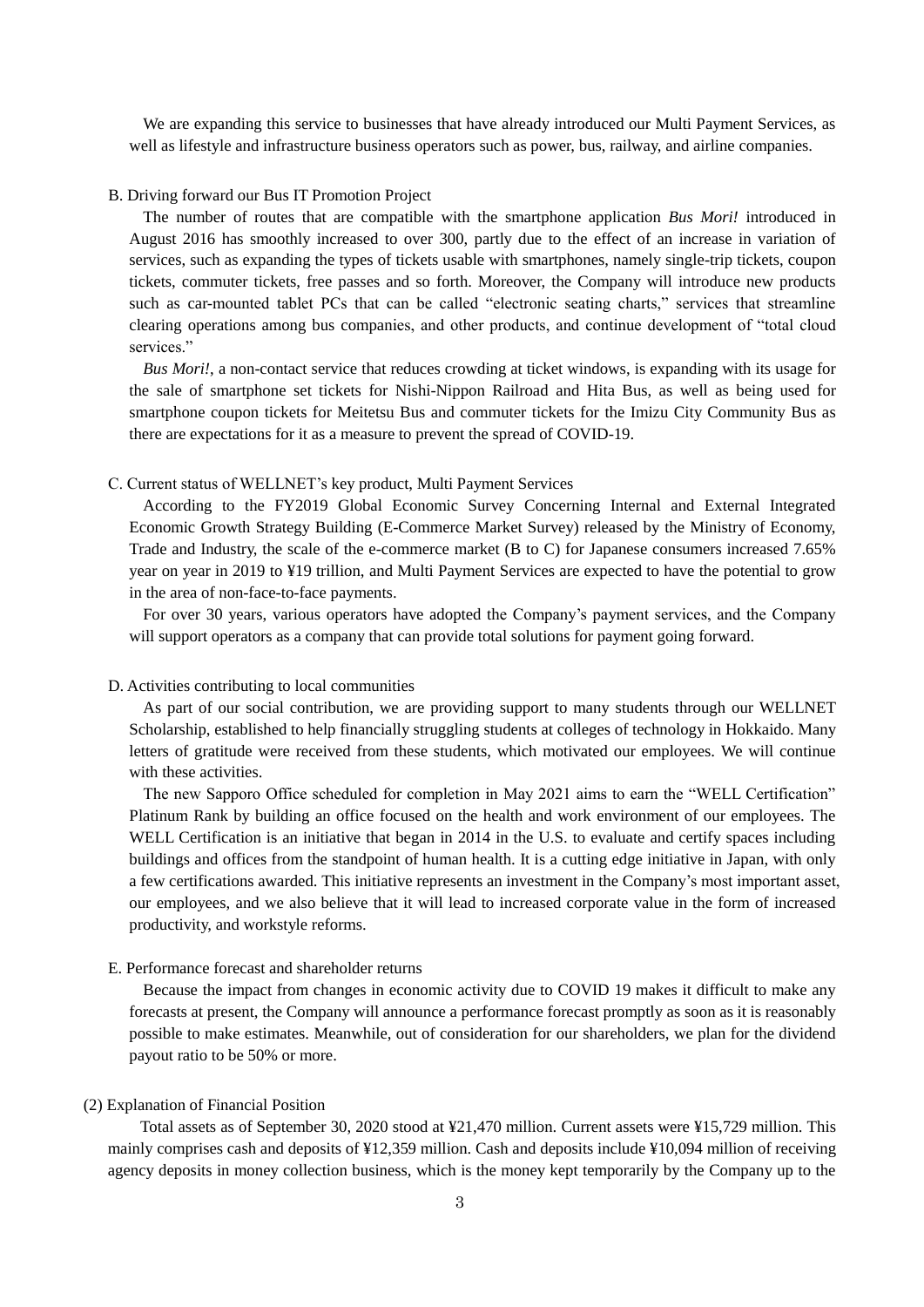predetermined date of transfer to operators in the following month. Non-current assets amounted to ¥5,741 million. This mainly comprises property, plant and equipment of ¥2,868 million, intangible assets of ¥860 million, and investments and other assets of ¥2,012 million.

(Reference) Cash and deposits, net (net balance of cash and deposits after offsetting receiving agency deposits related to money collection business)

|                                      |                     | (Thousands of yen)       |
|--------------------------------------|---------------------|--------------------------|
|                                      | As of June 30, 2020 | As of September 30, 2020 |
| (A) Cash and deposits                | 8,689,868           | 12,359,265               |
| (B) Receiving agency deposits        | 6,339,896           | 10,094,906               |
| $(A)$ - $(B)$ Cash and deposits, net | 2,349,972           | 2,264,359                |

Meanwhile, total liabilities amounted to ¥14,602 million. This mainly comprises receiving agency deposits of ¥10,094 million.

Total net assets amounted to ¥6,868 million. This mainly comprises shareholders' equity of ¥6,794 million.

<span id="page-5-0"></span>(3) Explanation of Financial Results Forecast and Other Forward-looking Information

As there are many uncertain elements currently affecting business results, the Company will announce the financial results forecast for the fiscal year ending June 30, 2021 when it becomes possible to reasonably estimate the forecast.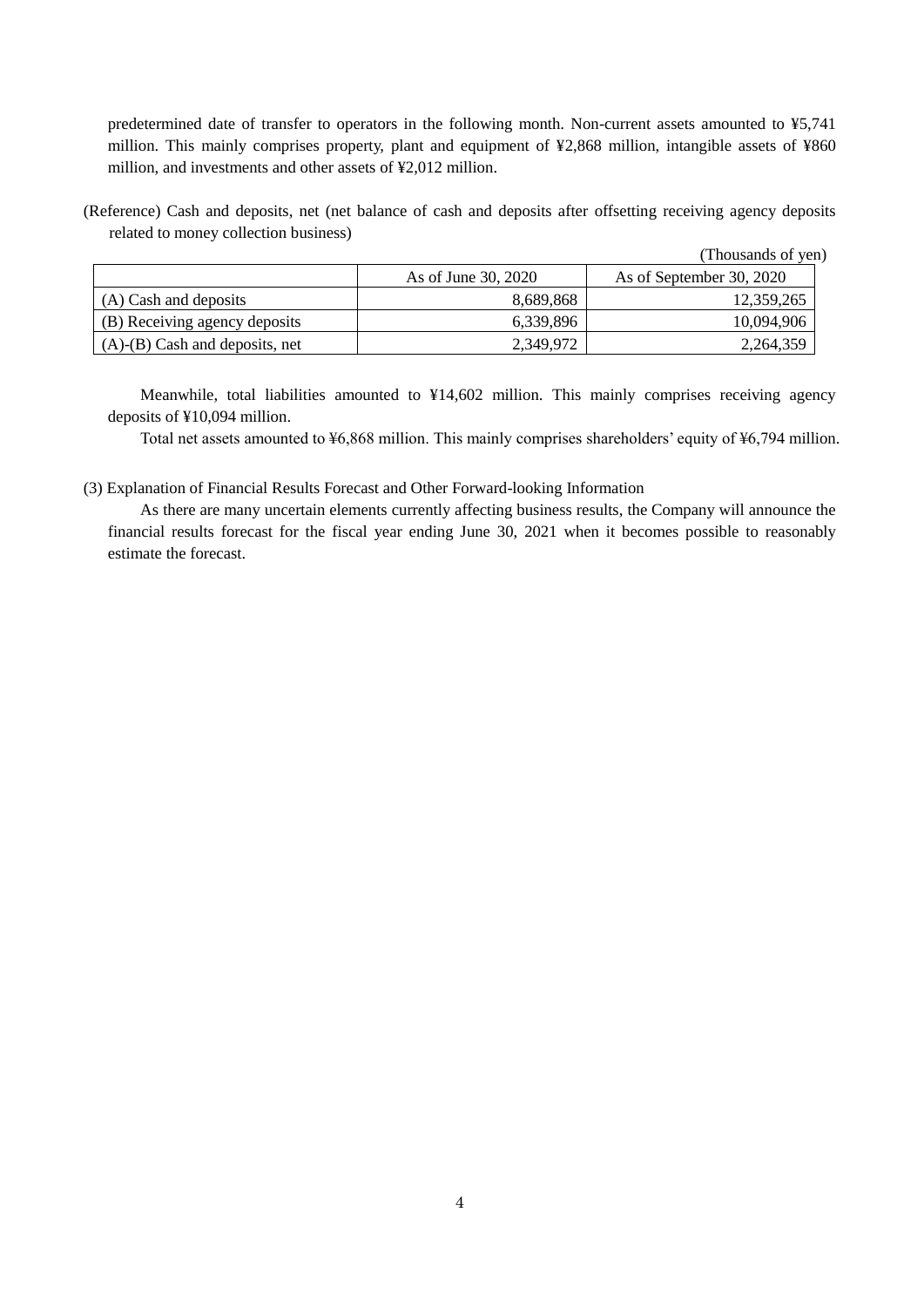## <span id="page-6-0"></span>2. Financial Statements and Significant Notes

<span id="page-6-1"></span>(1) Balance Sheet

|                                        |                     | (Thousands of yen)       |
|----------------------------------------|---------------------|--------------------------|
|                                        | As of June 30, 2020 | As of September 30, 2020 |
| Assets                                 |                     |                          |
| <b>Current</b> assets                  |                     |                          |
| Cash and deposits                      | 8,689,868           | 12,359,265               |
| Accounts receivable - trade            | 474,856             | 505,975                  |
| Merchandise                            | 2,577               | 2,549                    |
| Work in process                        | 2,884               | 15,765                   |
| Supplies                               | 6,572               | 1,311                    |
| Deposits paid                          | 4,394,838           | 2,138,038                |
| Other                                  | 932,878             | 706,623                  |
| Total current assets                   | 14,504,476          | 15,729,530               |
| Non-current assets                     |                     |                          |
| Property, plant and equipment          | 2,851,274           | 2,868,377                |
| Intangible assets                      | 876,190             | 860,304                  |
| Investments and other assets           | 1,842,871           | 2,012,669                |
| Total non-current assets               | 5,570,337           | 5,741,352                |
| <b>Total</b> assets                    | 20,074,813          | 21,470,882               |
| Liabilities                            |                     |                          |
| Current liabilities                    |                     |                          |
| Accounts payable - trade               | 454,549             | 418,437                  |
| Short term borrowings                  | 740,000             | 740,000                  |
| Deposits received                      | 4,903,373           | 2,661,179                |
| Receiving agency deposits              | 6,339,896           | 10,094,906               |
| Income taxes payable                   | 210,987             | 55,376                   |
| Provision for bonuses                  |                     | 40,600                   |
| Provision for point card certificates  | 5                   | 5                        |
| Other                                  | 218,483             | 377,800                  |
| Total current liabilities              | 12,867,295          | 14,388,306               |
| Non-current liabilities                |                     |                          |
| Provision for share-based remuneration | 54,073              | 57,694                   |
| Asset retirement obligations           |                     | 10,827                   |
| Long-term accounts payable - other     | 119,007             | 119,007                  |
| Other                                  | 24,601              | 26,546                   |
| Total non-current liabilities          | 197,682             | 214,075                  |
| <b>Total liabilities</b>               | 13,064,977          | 14,602,381               |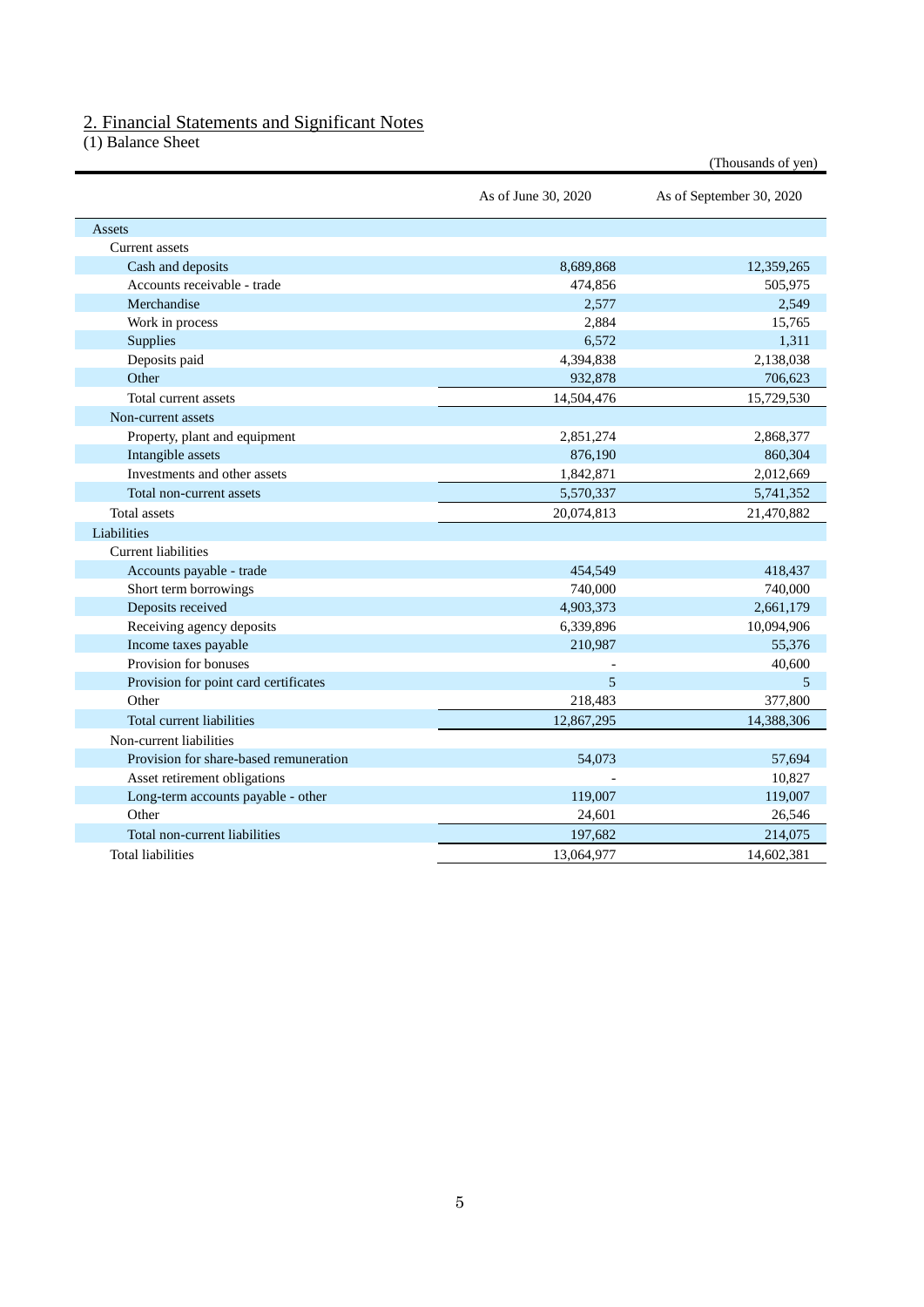|                                                       |                     | (Thousands of yen)       |
|-------------------------------------------------------|---------------------|--------------------------|
|                                                       | As of June 30, 2020 | As of September 30, 2020 |
| Net assets                                            |                     |                          |
| Shareholders' equity                                  |                     |                          |
| Share capital                                         | 667,782             | 667,782                  |
| Capital surplus                                       | 3,509,216           | 3,509,216                |
| Retained earnings                                     | 3,551,222           | 3,406,160                |
| Treasury shares                                       | (788, 210)          | (788, 210)               |
| Total shareholders' equity                            | 6,940,011           | 6,794,949                |
| Valuation and translation adjustments                 |                     |                          |
| Valuation difference on available-for-sale securities | (3,067)             | 659                      |
| Total valuation and translation adjustments           | (3,067)             | 659                      |
| Share acquisition rights                              | 72,892              | 72,892                   |
| Total net assets                                      | 7,009,836           | 6,868,501                |
| Total liabilities and net assets                      | 20,074,813          | 21,470,882               |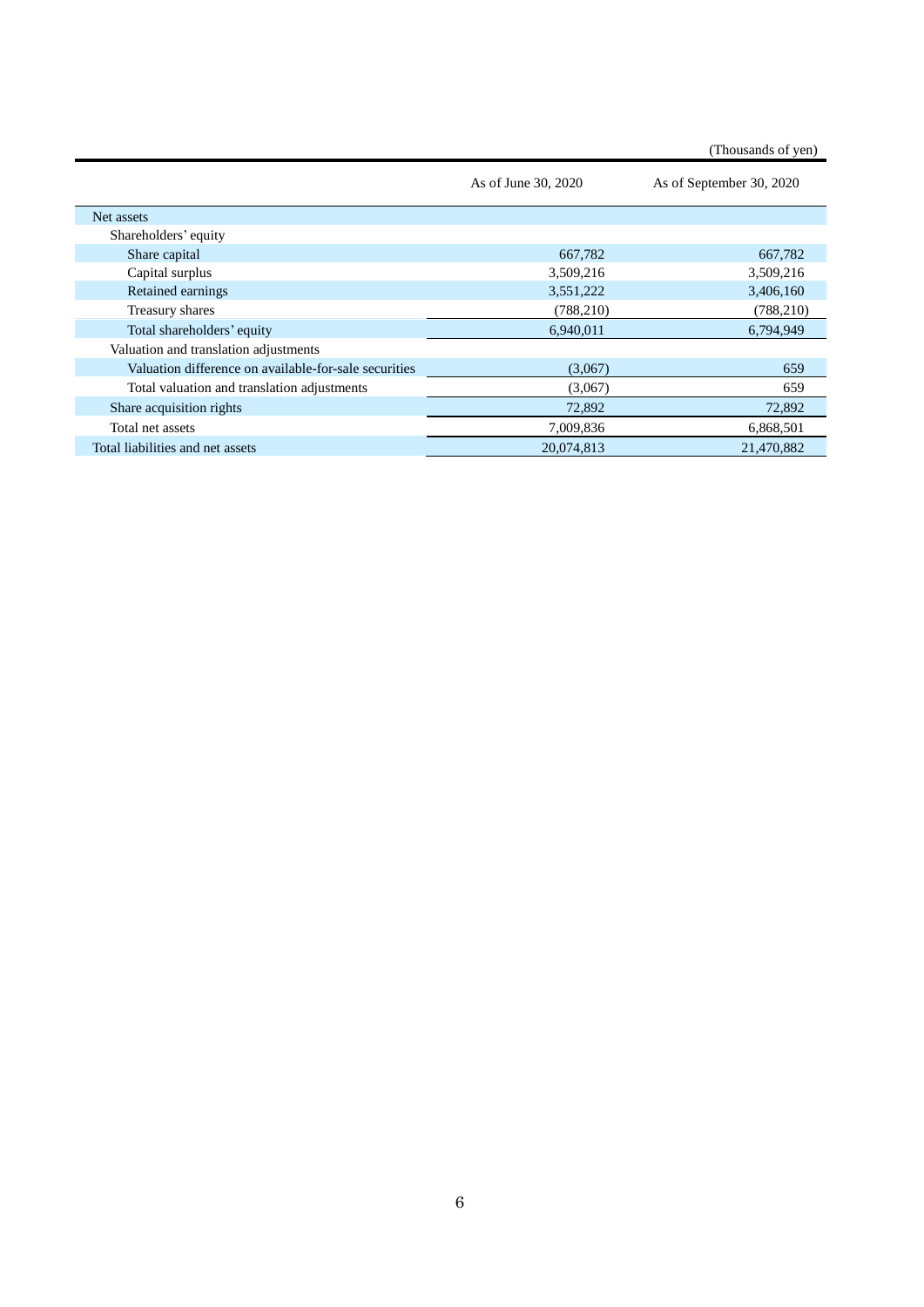## <span id="page-8-0"></span>(2) Statement of Income

<span id="page-8-1"></span>(Three months ended September 30)

|                                                | For the three months ended<br>September 30, 2019 | For the three months ended<br>September 30, 2020 |
|------------------------------------------------|--------------------------------------------------|--------------------------------------------------|
| Net sales                                      | 2,456,810                                        | 2,217,879                                        |
| Cost of sales                                  | 1,987,681                                        | 1,887,519                                        |
| Gross profit                                   | 469,128                                          | 330,360                                          |
| Selling, general and administrative expenses   | 240,886                                          | 194,694                                          |
| Operating profit                               | 228,241                                          | 135,665                                          |
| Non-operating income                           |                                                  |                                                  |
| Interest income                                | 464                                              | 66                                               |
| Gain on investments in investment partnerships |                                                  | 8,964                                            |
| Gain on forfeiture of unclaimed dividends      | 1,237                                            | 1.645                                            |
| Rental income                                  | 972                                              | 772                                              |
| Other                                          | 572                                              | 947                                              |
| Total non-operating income                     | 3,247                                            | 12,396                                           |
| Non-operating expenses                         |                                                  |                                                  |
| Interest expenses                              |                                                  | 417                                              |
| Loss on investments in investment partnerships | 1,506                                            |                                                  |
| Total non-operating expenses                   | 1.506                                            | 417                                              |
| Ordinary profit                                | 229,983                                          | 147,644                                          |
| Extraordinary income                           |                                                  |                                                  |
| Gain on reversal of share acquisition rights   | 1,771                                            |                                                  |
| Total extraordinary income                     | 1,771                                            |                                                  |
| Profit before income taxes                     | 231,754                                          | 147,644                                          |
| Income taxes - current                         | 73,812                                           | 43,628                                           |
| Income taxes - deferred                        | (1,218)                                          | 1,831                                            |
| Total income taxes                             | 72,593                                           | 45,459                                           |
| Profit                                         | 159,161                                          | 102.184                                          |

(Thousands of yen)